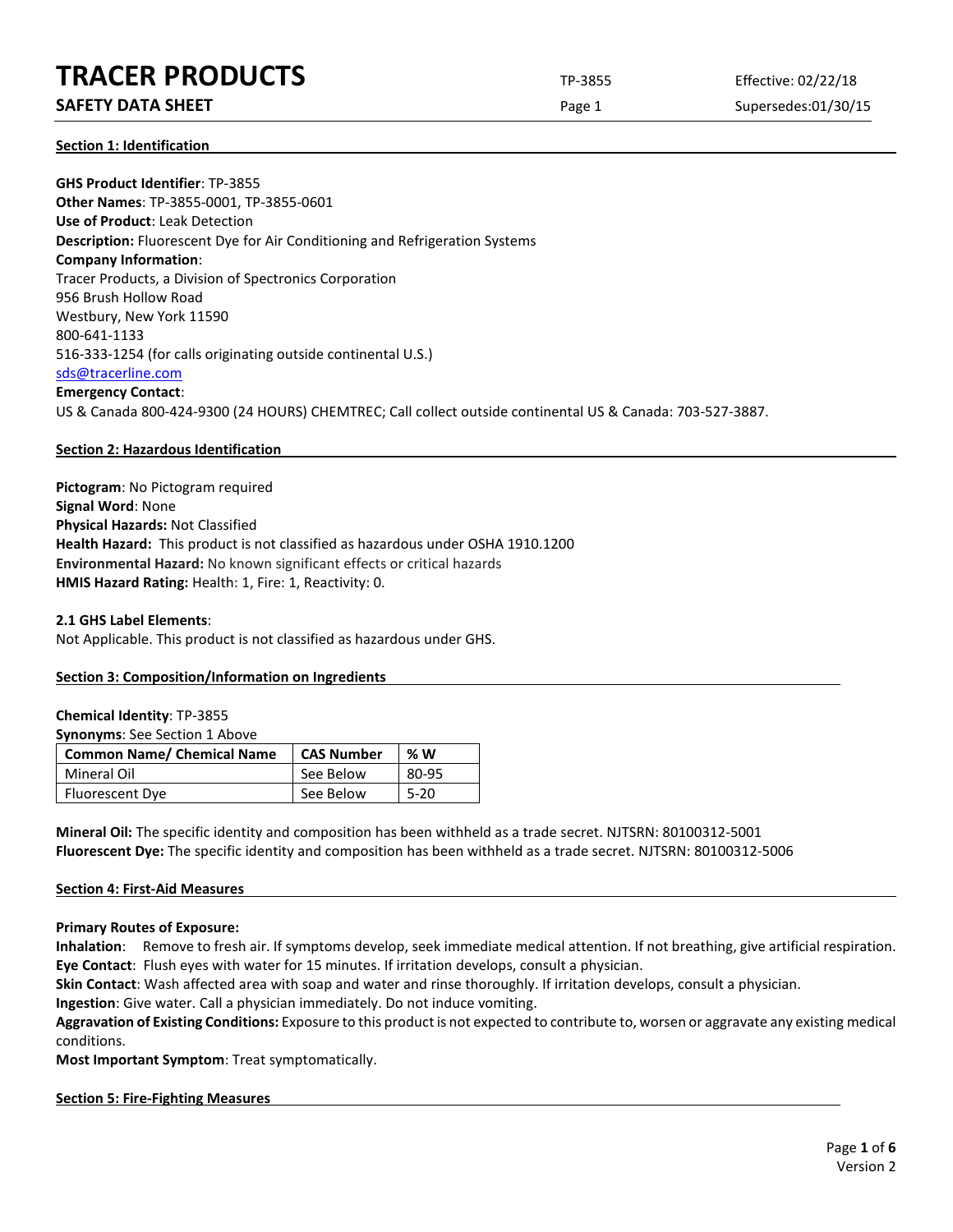# **TRACER PRODUCTS** TP-3855 Effective: 02/22/18

**SAFETY DATA SHEET SUPERITY DATA SHEET Page 2** Supersedes:01/30/15

**Flash Point:** > 200°F (93.3°C)

**Test Method:** Setaflash Closed Cup

**Explosive Limit:** LEL (%): No data available; UEL (%): No data available

**Autoignition Temperature:** Not self-igniting

**Unusual Fire and Hazardous Combustion and Decomposition Products:** Smoke, soot, and toxic/irritating fumes (i.e., carbon dioxide, carbon monoxide, etc.). Oxides of nitrogen and carbon.

**Fire and Explosion Hazards:** May liberate irritating or toxic vapors during combustion or decomposition.

**Extinguishing Media:** Based on the NFPA guide, use dry chemical, carbon dioxide, water mist, water jet sprays, halogen, or alcohol foam suitable for Class B fires. Use water to cool containers exposed to fire. For large fires, use water spray, fog or alcohol foam, thoroughly drenching the burning material.

**Unsuitable Extinguishing Media:** High volume water with full jet. Oxidizers and reducers.

**Fire-Fighting Procedures/Equipment:** Fire fighters and others who may be exposed to the products of combustion should be equipped with NIOSH-approved, positive-pressure, self-contained breathing apparatus (SCBA) and full protective clothing. Water can be used to cool and protect containers and surroundings.

#### **Section 6: Accidental Release Measures**

# **Non-Emergency Personnel**:

General Advice: Avoid inhalation and contact with skin, eyes, or clothing. Wash hands and face before eating, drinking, or using tobacco products.

Personal Protective Equipment Needed: Wear impervious gloves, shoes, and protective clothing

# **Emergency Personnel**:

Suitable Protective Gear: Wear impervious gloves, shoes and protective clothing.

Unsuitable Protective Gear: Not Applicable

**Environmental Precautions**: Prevent any contamination of local soils and water supply. Prevent ground water infiltration or any ground penetration. Avoid the spreading or entering into watercourses by using sand, soil, or other types of barriers. If contamination into water course or sewage system, alert appropriate authorities.

# **Containment/Clean-up Methods**:

Containment & Recovery of Product: Contain with absorbent material, such as clay, soil, universal binding medium, or any commercially available absorbent. Shovel reclaimed dye and absorbent into a recovery or salvage drums for disposal. For larger spills, transfer to a salvage tank for recovery or safe disposal. Any residues should be treated like a small spill. This is not a RCRA hazardous waste per Title 40 CFR 261. Stop material from contaminating soil, or from entering sewers or bodies of water. For larger spills, transfer to a salvage tank for safe recovery/disposal. Residues are treated as small spills.

Disposal**:** Either incinerate or land fill in accordance with applicable local, state and federal regulations.

# **Section 7: Handling and Storage**

**Handling Precautions:** Use product only in well ventilated areas. Avoid breathing in mists or vapors from a heated product. Avoid formation of mists. Avoid heating product near flash point. Avoid prolonged or repeated contact with skin. Handle in ambient temperature.

**Storage Conditions:** Store in a cool, dry, well-ventilated area away from heat, ignition sources, and direct sunlight. Always keep containers tightly closed. Store away from oxidizing and reducing agents.

**Personal Hygiene:** Wash hands before breaks and at the end of the work day. Do not carry cleaning clothes used to absorb product in clothing. General hygiene measures for chemicals apply.

**Empty Container Precautions:** Do not reuse empty container for any purpose.

**Special Warnings:** Hot organic chemical vapors or mists can suddenly and without warning combust when mixed with air.

# **Section 8: Exposure Controls/Personal Protection**

**Occupational Exposure Limits**: No exposure limits have been established for this product. **Biological Exposure Limits**: No data available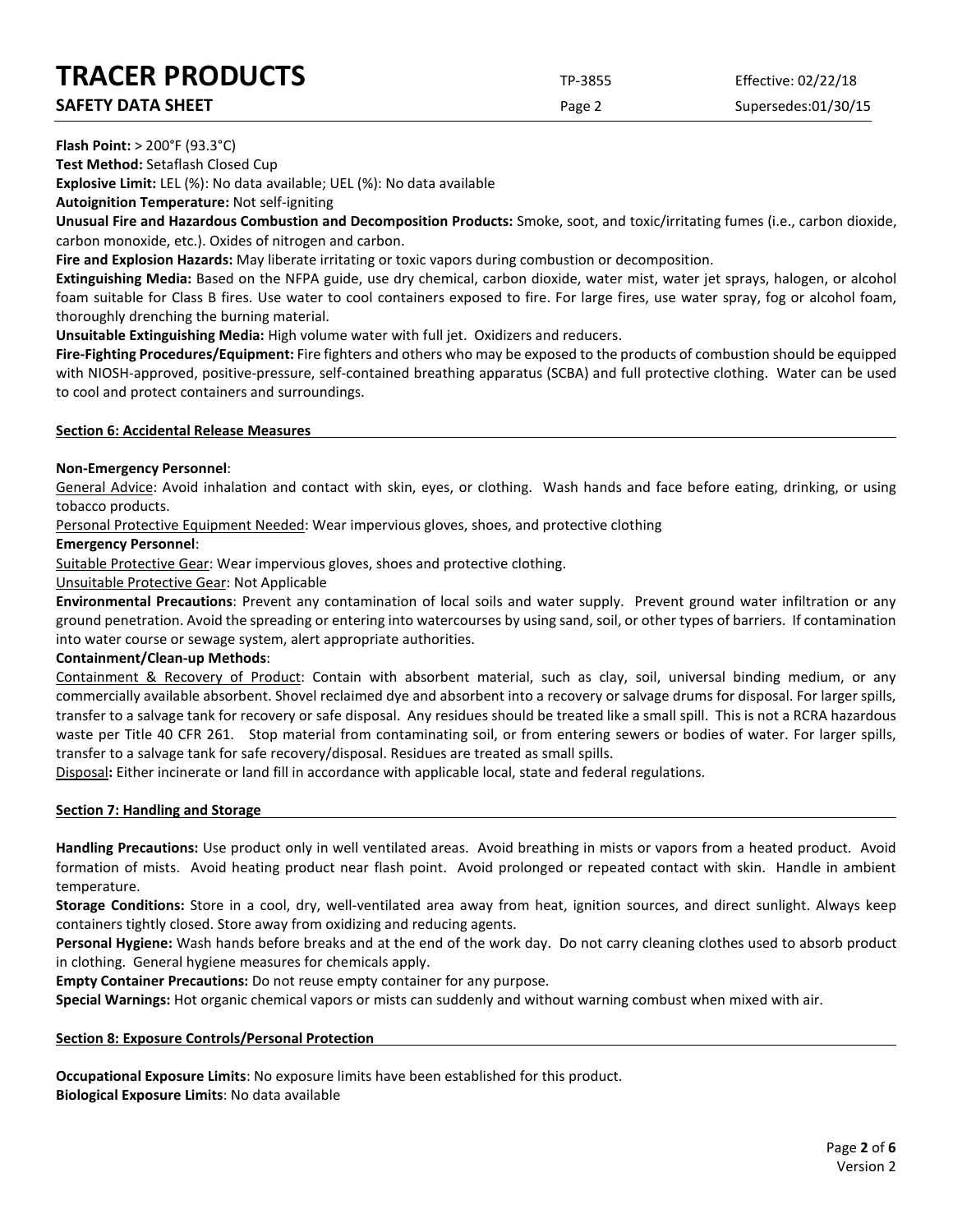| <b>TRACER PRODUCTS</b>   | TP-3855 | Effective: 02/22/18 |
|--------------------------|---------|---------------------|
| <b>SAFETY DATA SHEET</b> | Page 3  | Supersedes:01/30/15 |

**Engineering Controls/Ventilation**: Maintain airborne concentrations below the established exposure limits by providing adequate ventilation. General (dilution) ventilation should be acceptable. Additional local exhaust ventilation is recommended where dusts, mists or vapors may be released.

**Airborne Oil Mist Exposure Limits:** Mineral Oil

ACGIH TLV:  $5mg/m<sup>3</sup>$ , 8 hr.

ACGIH STEL:  $10 \text{mg/m}^3$  OSHA PEL:  $5 \text{mg/m}^3$ , 8 hr.

**Personal Protective Equipment**:

Respiratory Protection: Avoid breathing vapor and/or mist. If occupational exposure limits are exceeded wear NIOSH/OSHA approved equipment. Use a respiratory protection fitted with a combination filter A-P3 for short term use. High airborne concentrations may necessitate the use of self-contained breathing apparatus (SCBA) or a supplied air respirator. Respiratory protection programs must be in compliance with 29 CFR 1910.134.

Skin Protection: Wear protective clothing and appropriate impervious gloves.

Eye Protection: Wear safety goggles with peripheral coverage approved to EU Standard EN 166, AS/NZS 1337. An eye wash facility should be readily available.

Hand Protection: When in contact with material, be sure to use proper gloves approved to standards (Europe: EN 374, U.S.: F739, & AS/NZS: 2161). Gloves made from neoprene, nitrile or butyl rubber may provide suitable chemical protection.

Hygiene Measures: Wash thoroughly after handling, especially before eating, drinking, smoking, or using restroom facilities.

#### **Section 9: Physical and Chemical Properties**

**Physical State**: Liquid **Appearance**: Dark Red **Odor**: Light Blend Petroleum **Odor Threshold**: no data available **pH**: No data available **Melting Point**: No data available **Freezing Point**: No data available **Initial Boiling Point**: No data available **Boiling Range**: > 540°F (282.2°C) **Flash Point (SetaFlash Closed Cup)**: > 200°F (93.3°C) **Evaporative Rate**: No data available **Solid Flammability**: No data available **Gas Flammability**: No data available **Upper Explosive Limit**: No data available **Lower Explosive Limit**: No data available **Vapor Pressure 68**° **F (20**° **C)**: No data available **Vapor Density (Air=1)**: No data available **Relative Density**: 0.703 **Solubility in Water**: Insoluble **Partition Coefficient: n-octanol/water**: No data available **Auto-ignition Temperature**: No data available **Decomposition Temperature**: No data available **Viscosity at 40°C**: 16.48 **Viscosity at 100°C: TBD Percent Volatile by Volume (%)**: 0 **Evaporation Rate (Butyl Acetate=1)**: < 0.01 **Volatile Organic Content (VOC) Component**: None

**Note:** The physical data presented above are typical values and should not be construed as a specification.

#### **Section 10: Stability and Reactivity**

**Reactivity**: This product is non-reactive under ambient conditions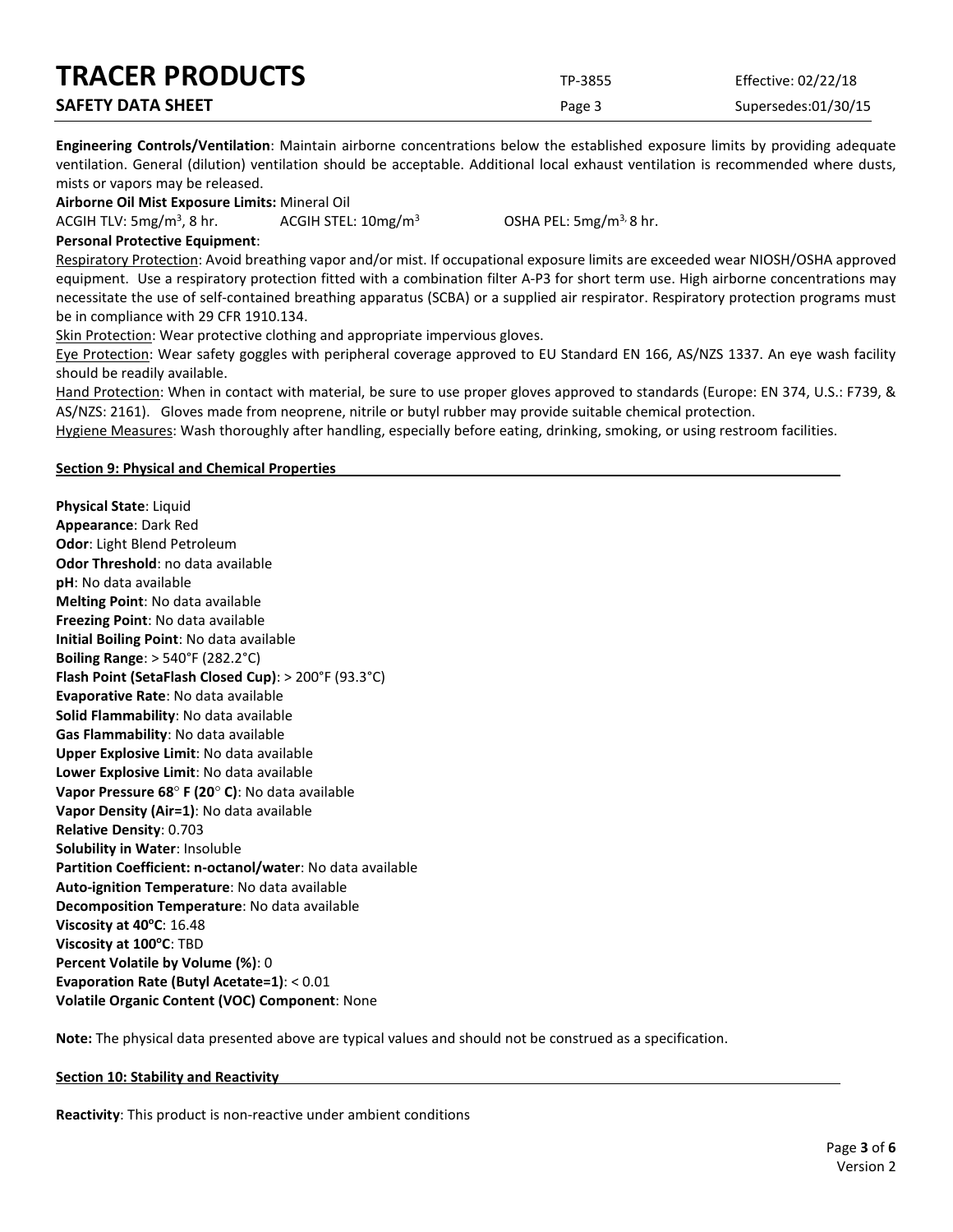| <b>TRACER PRODUCTS</b>   | TP-3855 | Effective: 02/22/18 |
|--------------------------|---------|---------------------|
| <b>SAFETY DATA SHEET</b> | Page 4  | Supersedes:01/30/15 |

Stability: Stable under normal conditions of use. Can decompose slowly with localized heating over 300°C **Conditions to Avoid**: High temperatures & a source of ignition. Toxic fumes may be released if product is heated above decomposition point.

**Incompatible Materials**: Strong Acids, Strong oxidizing agents, and Reducing agents

Hazardous Decomposition Products: In the event of combustion, CO and CO<sub>2</sub> will be formed.

**Hazardous Polymerization**: Will not occur

# **Section 11: Toxicological Information**

|                             |        | Mineral Oil*        | <b>Fluorescent Dye*</b> |
|-----------------------------|--------|---------------------|-------------------------|
| Oral LD <sub>50</sub>       | Rat    | >5,000 mg/kg        | >5,000 mg/kg            |
| Dermal LD <sub>50</sub>     | Rabbit | >2,000 mg/kg        | >2,000 mg/kg            |
| Inhalation LC <sub>50</sub> | Rat    | $2.18 \text{ mg/l}$ | $2.18 \text{ mg/l}$     |
| Eye Irritation              | Rabbit | Not Irritating      | Mild Irritant           |
| Skin Irritation             | Rabbit | Mild Irritant       | Mild Irritant           |

# **\*Results are based on tests of similar products**.

#### **Carcinogenicity**:

| <b>Carcinogenicity</b> | ACGIH | IARC | NTP | <b>OSHA</b> |
|------------------------|-------|------|-----|-------------|
| <b>Mineral Oil</b>     | No.   | N٥   | N٥  | N٥          |
| <b>Fluorescent Dye</b> | Nο    | N٥   | N٥  | N٥          |

Summary Comments: According to ACGIH, IARC, NTP, and OSHA, the mineral oil and the fluorescent dye are not considered to be a hazardous carcinogen to humans.

# **Reproductive Toxicity**: No

**STOT-single exposure**: May cause respiratory irritation

# **STOT-repeated exposure**:

|                    |     | <b>Fluorescent Dye</b> | Mineral Oil       |
|--------------------|-----|------------------------|-------------------|
| Oral mg/kg         | Rat | No data available      | No data available |
| Dermal mg/kg       | Rat | No data available      | >1.000            |
| Inhalation mg/l/4h | Rat | No data available      | >980              |

# **Aspiration Hazard**: No

**Likely Routes of Exposure**: Eyes, skin and respiratory tract **Symptoms**:

Eye Contact: May cause mild irritation

Skin Contact: Irritation can occur following prolonged or repeated contact. Inhalation: Processing vapors can cause irritation to the respiratory tract. Ingestion: May cause gastrointestinal irritation

# **Section 12: Ecological Information**

#### **Toxicity**:

|                                        | <b>Fluorescent Dye</b> | <b>Mineral Oil</b> |
|----------------------------------------|------------------------|--------------------|
| Fish $LL_{50}$ 96hr mg/l               | No data available      | $>100$ mg/l        |
| Crustacean LL <sub>50</sub> 96hr. mg/l | No data available      | $>10,000$ mg/L     |
| Algae <b>NOEL</b> 72hr. mg/l           | No data available      | $>100$ mg/l        |

**NOEL:** No observed adverse effect level

**Persistence & Degradability**: biodegradable

**Bioaccumulation Potential**: None

**Mobility in Soil**: Readily absorbed into soil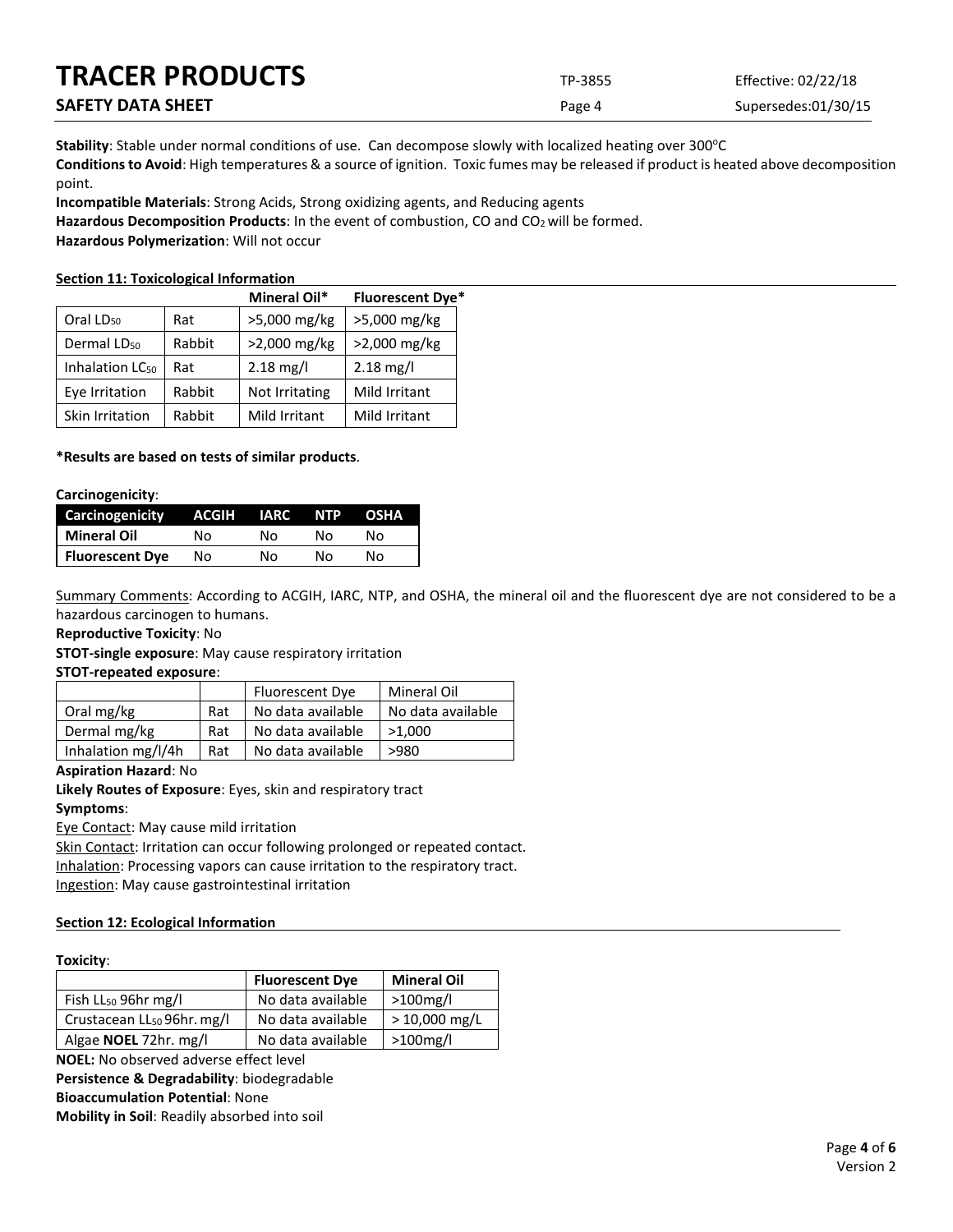# **TRACER PRODUCTS** TP-3855 Effective: 02/22/18

# **SAFETY DATA SHEET SUPERITY DATA SHEET Page 5** Supersedes:01/30/15

**Behavior in Sewage Plants:** No data available **PBT vPvB:** The substance is not PBT / vPvB

#### **Section 13: Disposal Considerations**

**General Statements:** Federal regulations may apply to empty container. State and/or local regulations may be different. **Disposal:** Recover or recycle if possible, otherwise, dispose of in accordance with all local, state, and federal regulations. Sewage disposal is discouraged

**Special Instructions:** Be sure to contact the appropriate government environmental agencies if further guidance is required. Do not remove labels from container until container is cleaned properly. Containers can be reused or disposed of by landfill or incineration if appropriate to local law. Water with cleaning agents is required **Hazardous Waste Number:** Not a RCRA hazardous waste

**Section 14: Transport Information**

**General Comments**: This product is not classed as hazardous or regulated for transport under 49 CFR, IATA/ICAO, or IMDG **49 CFR: DOT Shipping Name:** Not Regulated **DOT Label:** N/A **DOT Identification No.:** Not Applicable; Nonregulated shipments by air under 49 CFR, IATA/ICAO AND IMO **Transport by Road/Rail (ADR/RID): UN Proper Shipping Name:** Not Applicable **Transport Hazard Class:** Not Applicable **Packing Group:** Not Applicable **Classification Code:** Not Applicable **LQ (ADR 2013):** Not Applicable **LQ (ADR 2009):** Not Applicable **Environmental Hazard:** Not Applicable **Tunnel Restriction Code:** Not Applicable **Transport by Sea (IMDG): UN Proper Shipping Name:** Not Applicable **Transport Hazard Class:** Not Applicable **Packing Group:** Not Applicable **Marine Pollutant:** Not Applicable **Environmental Hazard:** Not Applicable **Transport by Air (IATA): UN Shipping Name**: Not Applicable **Transport Hazard Class**: Not Applicable **Packing Group Number**: Not Applicable **Environmental Hazards**: Not Applicable **Special Precautions for User:** Unless otherwise specified, general measures for safe transport must be followed **Transport in Bulk:** Non-dangerous material according to transport regulations.

# **Section 15: Regulatory Information**

# **Inventory Status:**

Mineral Oil: is listed or are excluded from listing on TSCA, DSL, & AICS inventories Fluorescent Dye: is listed or are excluded from listing on TSCA, DSL, AICS, IECSC, & ENCS inventories **SARA Title III Information**: This product contains no chemicals subject to the reporting requirements of Section 313 of the emergency planning and community right to know act. **SARA - Section 302-Extremely Hazardous Substances:** No regulated ingredients. **SARA - Section 302-Reportable Quantity:** None.